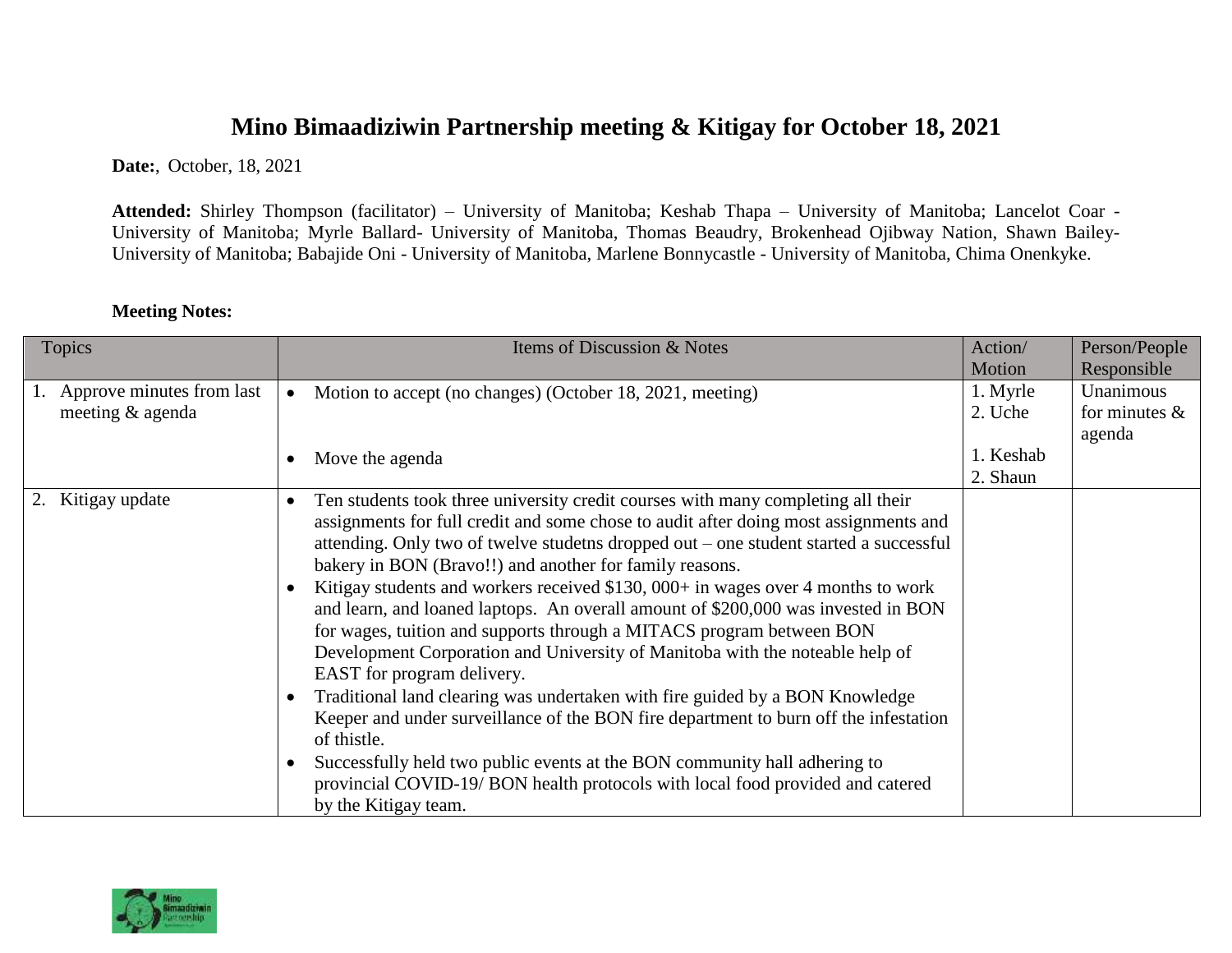|           | Kitigay interns learned and practiced food preseservation and pickled almost 100 jars   |  |
|-----------|-----------------------------------------------------------------------------------------|--|
|           | which were distributed as gifts to the BON community, students and to Kitigay           |  |
|           | speakers.                                                                               |  |
|           | Kitigay students learned some land guardian and environmental monitoring skills         |  |
|           | including hands-on water quality sampling, drone flying and soil sampling.              |  |
| $\bullet$ | Kitigay internships occurred three days per week (with two computer-based remote        |  |
|           | learning days) in an outdoor classroom from September to the end of November            |  |
|           | where they learned on the land with land based teachings provided by Louis Olsen,       |  |
|           | Jon Spence, Angela Dumas, Glenda Smith, Carl Smith and others. The outdoor              |  |
|           | classroom reduced transmission risk from COVID-19 and models healthy living and         |  |
|           | learning for Indigenous knowledge transmission.                                         |  |
|           | Many acres were ploughed by the University of Manitoba tractor at the BON               |  |
|           | farm/Bison ranch to prepare to plant in spring.                                         |  |
| $\bullet$ | Half an acre planted in garlic in fall 2021 and mulched.                                |  |
|           | Forestry, logging, sawmilling and carpentry skills were developed and practiced by      |  |
|           | Kitigay students with BON knowledge keepers. Three beautiful picnic tables were         |  |
|           | built from local wood for the farm and timber for farm building very cost-effectively.  |  |
|           | Developed preliminary plans for farm and infrastructure development with Kitigay        |  |
|           | students and 16 Architecture students supervised by Professors Bailey and Coar. A       |  |
|           | 18 foot trailer was contributed by Dr. Alex Wilson from U of Saskatchewan and One       |  |
|           | House Many Nations for BON to build a farmstead, including homes for houseless          |  |
|           | Kitigay students. This trailer will be retrofitted by 16 architecture students with BON |  |
|           | input over the spring 2022 term to be equipped with tools/workshop, kitchen,            |  |
|           | alternative energy and bathroom. This workshop will allow the BON farm to grow.         |  |
|           | An old school bus was retrofitted by Kitigay students for Indigenous land defence --    |  |
|           | which is temporarily being used for a start-up backyard business by some Kitigay        |  |
|           | graduates.                                                                              |  |
|           | Before OMNICROM was detected in Manitoba, Kitigay shut down group work and              |  |
|           | assigned individual projects at the very start of December to ensure Kitigay program    |  |
|           | did not spread COVID-19. This was done long before most or any institutions took        |  |
|           | this work precautionary measure.                                                        |  |

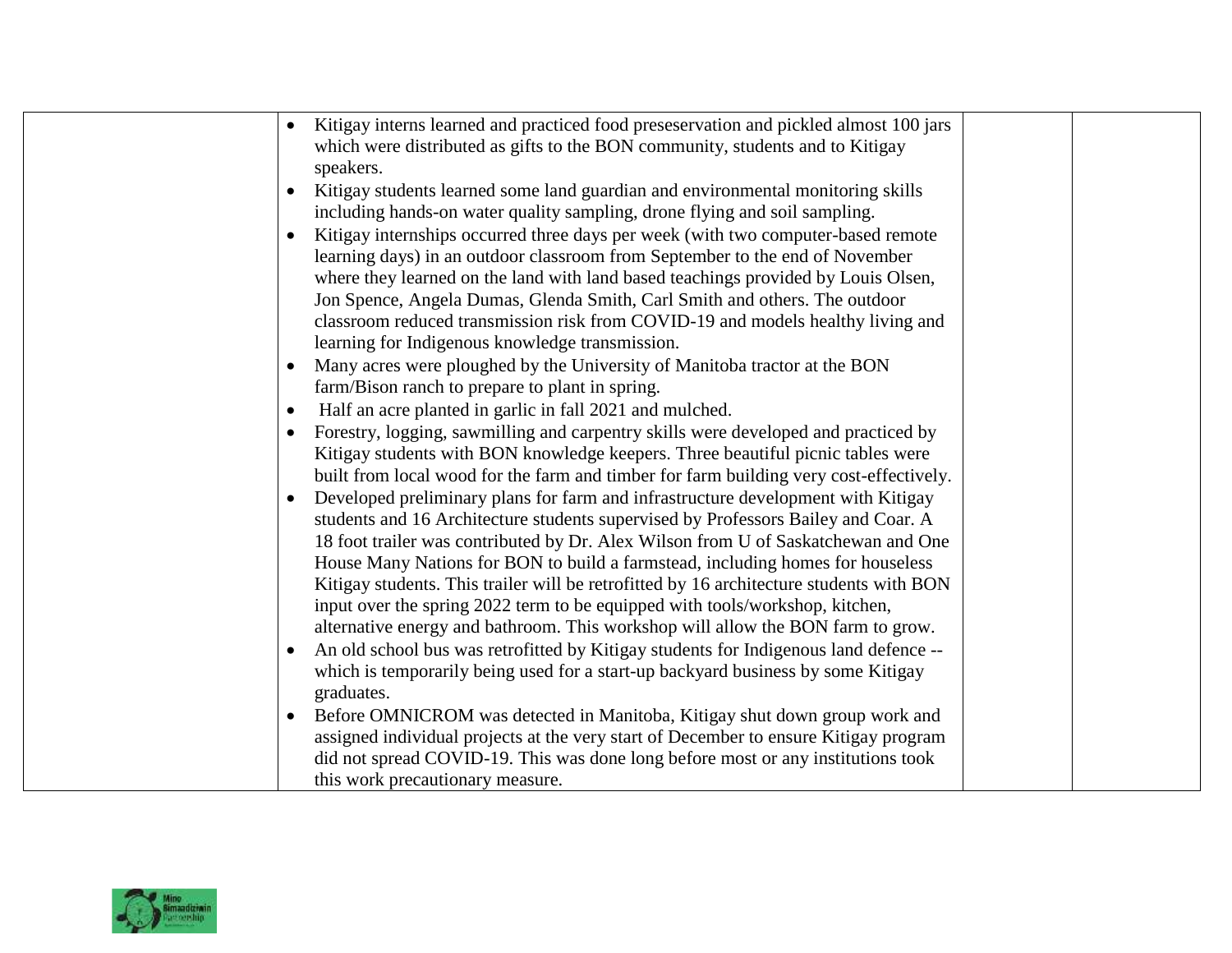|                                                                                               | Held mindfulness workshop with Dean of Social Work, Michael Yellow Bird – to<br>kick-off a webinar or blended program in winter/spring 2022 for interested Kitigay<br>and other community members.<br>A small BON backyard business was started in response to an urgent request to<br>rescue older laying hens after the murder of a farmer left them at risk. Knowing<br>University of Manitoba was unable to assist or fund chickens due to their animal<br>ethics policies requiring time-consuming and uncertain approvals as an animal ethics<br>on an Indian reserve had never been granted – BON individuals responded to prevent<br>suffering of chickens by rescuing and relocating to modern, bigger facilities in a<br>BON community members backyard. This BON business is providing eggs to food<br>insecure individuals. Bravo!!!<br>Planned an Ojibwe course to start with EAST for community in 2022.<br>Kitigay students helped start the first approved Ecological Restoration Camp (ERC)<br>in Canada and Manitoba at the Beauconia Research Station (thanks Noam Gonick for<br>providing your 23 acre homestead for global campers to learn and practice<br>agroecology), to offer on-going training during the United Nations Decade of<br>Ecological Restoration. Stay tuned for Nigerian goats to mow the infestation of<br>thistles and other innovative solutions at ERC.<br>With OMNICROM lots is uncertain in the winter of $2022 -$ possibly some remote<br>programming is possible– please seek out assistance if you successfully completed<br>Kitigay fall University courses and meet the university double vaccination requirements. |                                  |
|-----------------------------------------------------------------------------------------------|------------------------------------------------------------------------------------------------------------------------------------------------------------------------------------------------------------------------------------------------------------------------------------------------------------------------------------------------------------------------------------------------------------------------------------------------------------------------------------------------------------------------------------------------------------------------------------------------------------------------------------------------------------------------------------------------------------------------------------------------------------------------------------------------------------------------------------------------------------------------------------------------------------------------------------------------------------------------------------------------------------------------------------------------------------------------------------------------------------------------------------------------------------------------------------------------------------------------------------------------------------------------------------------------------------------------------------------------------------------------------------------------------------------------------------------------------------------------------------------------------------------------------------------------------------------------------------------------------------------------------------------------------------------------|----------------------------------|
| 3. Mitacs status - funding and<br>payment of students update                                  | We are expecting an approved letter from MITAC soon but this is problematic for<br>$\bullet$<br>student payments.                                                                                                                                                                                                                                                                                                                                                                                                                                                                                                                                                                                                                                                                                                                                                                                                                                                                                                                                                                                                                                                                                                                                                                                                                                                                                                                                                                                                                                                                                                                                                      | Rezwanul and<br>Shirley          |
| 4. Internship community<br>coordinator/coordination<br>team                                   | Two Knowledge-holders, Angela Dumas & Walter Olson, from BON, are working<br>$\bullet$<br>with the interns to coordinate and have prepared the field for the spring planting.<br>They are amazing                                                                                                                                                                                                                                                                                                                                                                                                                                                                                                                                                                                                                                                                                                                                                                                                                                                                                                                                                                                                                                                                                                                                                                                                                                                                                                                                                                                                                                                                      | Angela<br>Dumas &<br>Louis Olson |
| 5. Architecture students<br>connecting on housing,<br>greenhouse and other<br>building design | Lancelot and Shawn Bringing 16 architecture students to BON for Nov. 6 <sup>th</sup> to<br>showcase their designs.<br>The design program will continue for two terms Fall 2021 and Winter 2022.                                                                                                                                                                                                                                                                                                                                                                                                                                                                                                                                                                                                                                                                                                                                                                                                                                                                                                                                                                                                                                                                                                                                                                                                                                                                                                                                                                                                                                                                        | Lancelot &<br>Shawn              |